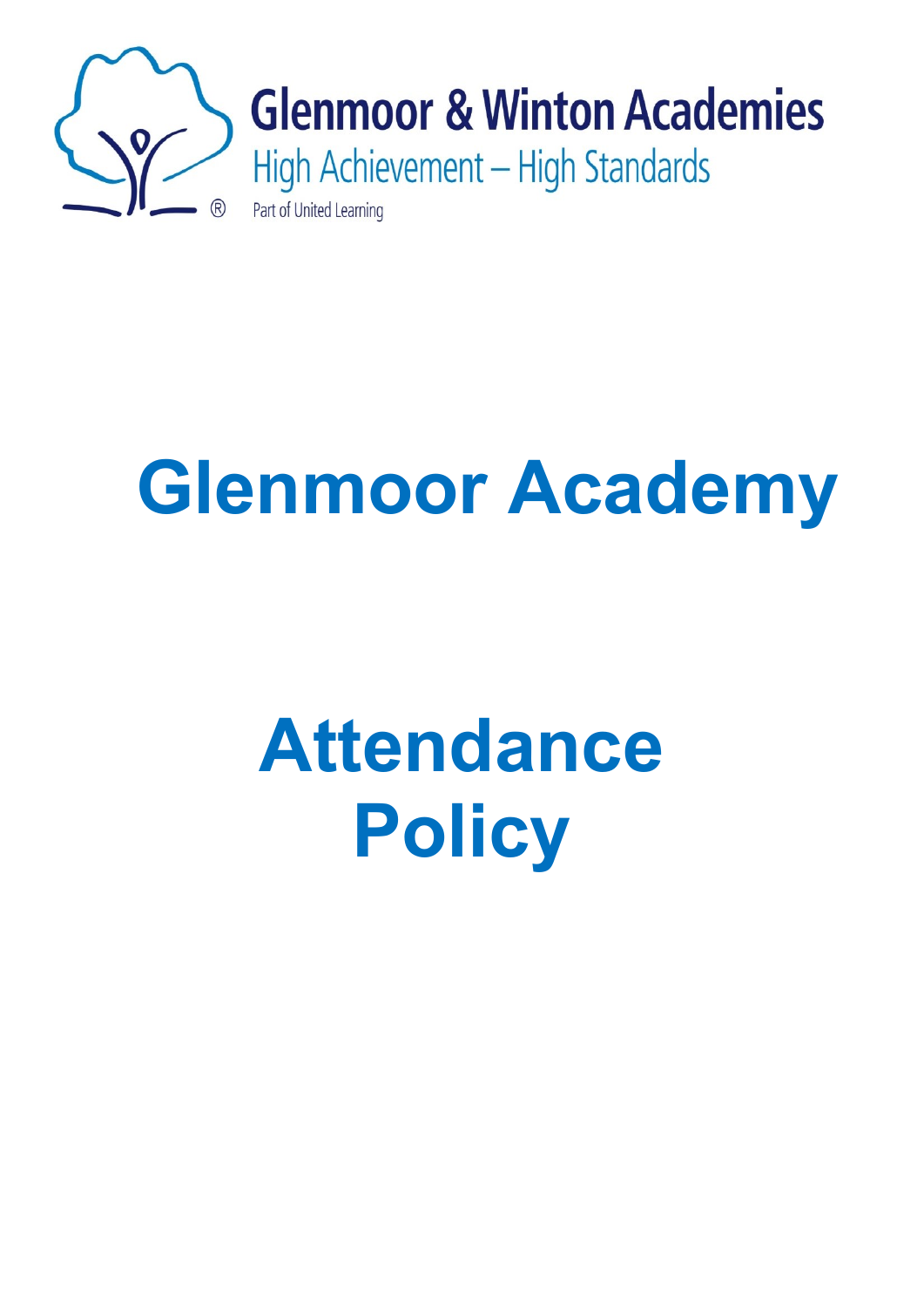## **ATTENDANCEPOLICY**

#### **Introduction**

This is a successful Academy and all students play their part in making it so. We aim for an environment which enables and encourages all members of the community to be proud to belong and to achieve of their best. For our students to gain the greatest benefit from their education it is vital that they attend regularly and should be at Academy, on time, every day the Academy is open unless the reason for the absence is unavoidable.

It is very important therefore that you make sure that your daughter attends regularly, and this policy sets out how together we will achieve this.

#### **Why Regular Attendance Is So Important?**

Any absence affects the pattern of a student's schooling and regular absence will seriously affect their learning. Any student's absence disrupts the learning of others in the same teaching groups by disrupting classroom routines. Ensuring your daughter's regular attendance at the Academy is your legal responsibility and permitting absence from t h e Academy without a good reason creates an offence in law and may result in prosecution.

#### **Promoting Regular Attendance**

#### **Helping to create a pattern of regular attendance is everybody's responsibility – parents/carers, students and all members of Academy staff.**

To help us all to focus on this we will:

- Give you details on attendance in our regular the academy newsletter.
- Report to you at least termly on how your daughter is performing in school, what their attendance rate is and how this relates to their attainments.
- Celebrate good attendance by displaying year group and Academy achievements.
- Reward good or improving attendance through the rewards system.
- Run promotional events when parents, students and staff can work together on raising attendance levels across the academy.

## **Understanding Types of Absence**

Every half-day absence from school must be classified by the Academy (not by the parents), as either AUTHORISED or UNAUTHORISED. Therefore, information about the cause of any absence is always required in writing.

Authorised absences are mornings or afternoons away from the Academy for a good reason like illness, medical/dental appointments which unavoidably fall in school time, emergencies or other reasons the **Academy** deems to be unavoidable. Students will not be allowed to leave the Academy for medical appointments without a note or an appointment card.

Regular days off ill may be challenged by letter. Lack of any medical evidence for these days off will lead to academy unauthorised absence leading to the issue of a Fixed Penalty Notice.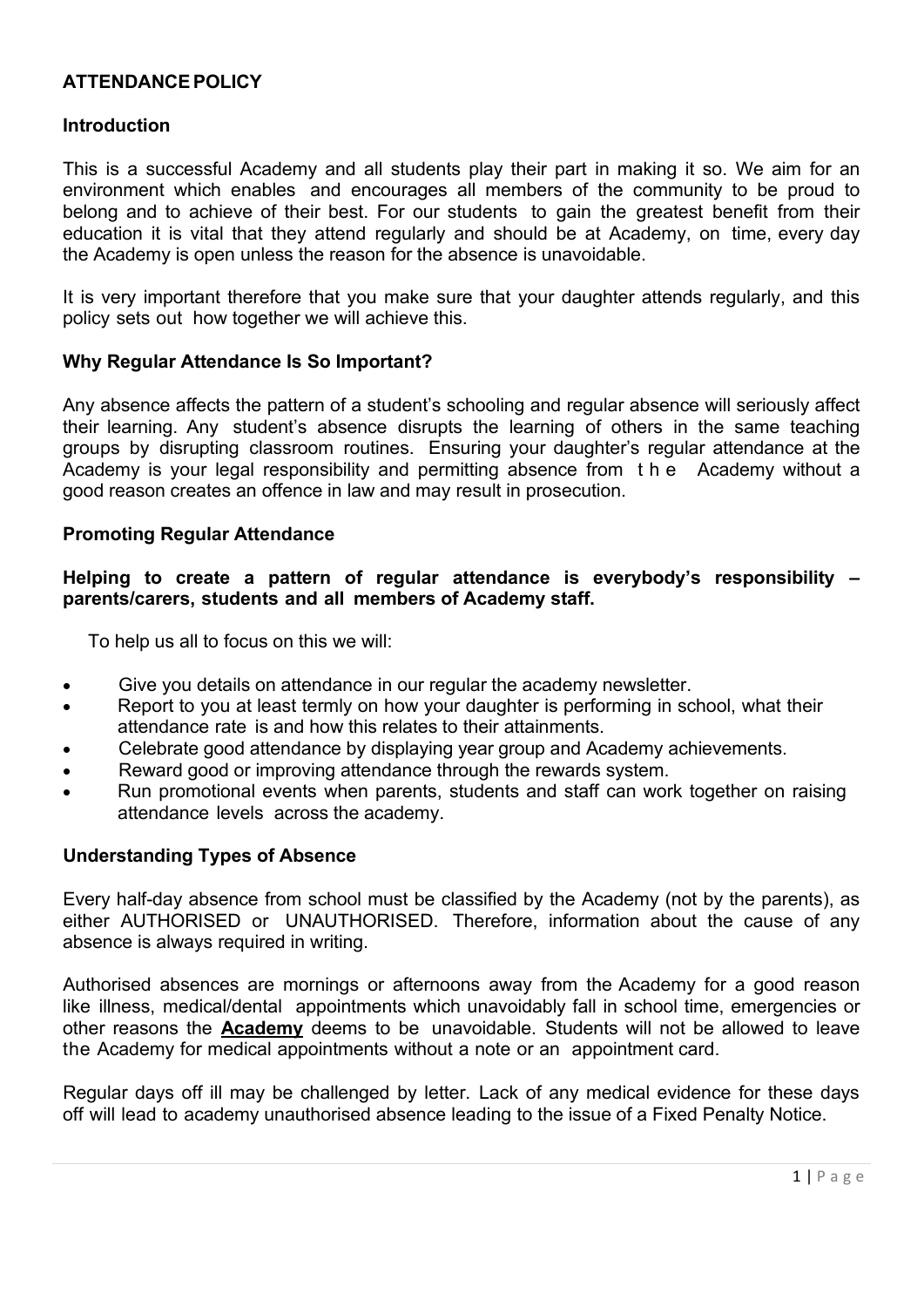High levels of authorised absence can lead to the involvement of the Academies Attendance Officer (AO) and Education Social Worker (ESW).

Unauthorised absences are those which the academy does not consider reasonable and for which no authorisation has been given. This type of absence can lead to using sanctions and/or legal proceedings. Unauthorised absence includes:

- Parents/carers keeping students off school unnecessarily.
- Truancy before or during the school day
- Absences which have never been properly explained
- Students who arrive at school too late to get a mark.
- Shopping, looking after other siblings or birthdays.
- Day trips and holidays in term time

Whilst any student may be off school because they are ill, sometimes they can be reluctant to attend the academy. Any problems with regular attendance are best resolved between the school, the parents/carers and the student. If the student is reluctant to attend, it is never advisable to cover up their absence or to give in to pressure to excuse them from attending. This gives the impression that attendance does not matter and usually makes things worse.

## **Persistent Absenteeism (PA)**

A student becomes a 'persistent absentee' when they miss 10% or more schooling across the academy year for whatever reason. Absence at this level is doing considerable damage to any student's educational prospects and we need parents/carers' full support and co-operation to tackle this.

We monitor all absence thoroughly. Any case that is seen to have reached the PA mark or is at risk of moving towards that mark is given priority and a parent/carer will be informed of this immediately. PA students are tracked and monitored carefully through our regular attendance tracking meetings. Students are likely to also be involved in other interventions where absence affects attainment.

Selected PA students and their parents/carers are subject to an Action Plan and the plan may include additional support through their Head of Year, our Educations Social Worker/ Attendance Officer and individual incentive programmes. **All PA cases are also automatically made known to our Attendance Officer & Education Social Worker (ESW).**

## **Absence Procedures**

If a student is absent it is the parent/carer's responsibility to:

- Contact us as soon as possible on the first day of absence (contact between 7-8.30am) and on the morning of every day of absence.
- Send a letter, or note in the student's planner, in on the first day they return with an explanation of the absence; you must do this even if you have already telephoned us
- Or, you can call into the academy and report to reception or email via [attendance@glenmoorandwinton.org.uk](mailto:attendance@glenmoorandwinton.org.uk)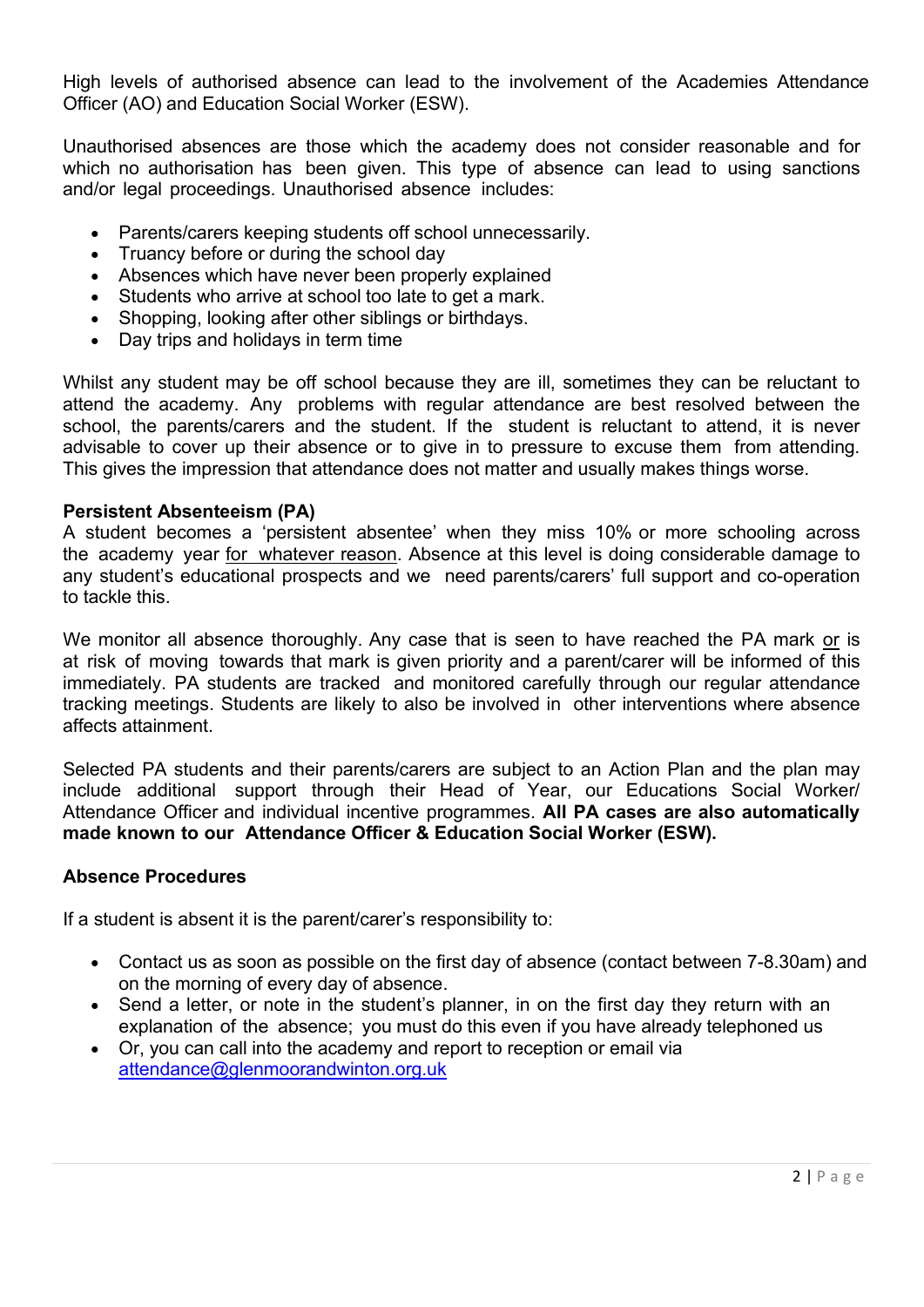If a student is absent, we will:

- Send a text message to parents to advise their child is absent from the academy and no reason has been received. On receiving that text message, parents are requested to contact the academy to advise of the reason for absence.
- If a response to the absence text message has not been received, attempts to telephone the parent/carer on the day of the absence if we have not heard from you (this call will be made between 9.30am-10.30am) will be made. This is a safeguarding procedure.
- If a pupil is absent for 3 school days without a contact being received from parents, a "safe" and well" home visit with be made by our Education Social Worker or Attendance Officer. This is a safeguarding procedure and is an expectation from the Local Authority.
- In the event of a pupils extended absence due to SEMH or other mitigating circumstances, a regular "safe and well" home visit with be made by a member of the pastoral team. The frequency of the visits will be agreed on a case-by-case basis in consultation with the parent/s.
- If absence persists your daughter's Head of Year or Attendance Officer will make contact to discuss this with you. If attendance falls below 97% our attendance team will write to you to highlight this. If there is no improvement this will be followed up by a phone call and you will be invited in for a meeting with your Head of Year and daughter
- If after 4 weeks there is still no improvement, we will refer the matter to our Attendance Officer and Education Social Worker
- No improvement and continued unauthorised absence in a selected period could lead to a Fixed Penalty Notice

# **Telephone Numbers**

There are times when we need to contact parents/carers about lots of things, including absence, so we always need to have your contact numbers. Please help us to help you and your daughter by making sure we always have an up to date number – if we do not then something important may be missed. There is a check on telephone numbers and home addresses at the start of the year. Please ensure that you inform us of any change after this time.

# **The Attendance Officer (AO)**

Early intervention is nearly always successful in improving attendance. If difficulties cannot be sorted out in this way, the academy may refer the student to our Attendance Officer who will try to resolve the situation by agreement.

# **Education Social Worker (ESW)**

The academy also has an Education Social Worker who can support student attendance and provide appropriate support and guidance to all parties in order to ensure levels of attendance remain above 97%.

Please telephone the academy for more assistance or a meeting with the ESW if you feel your daughter's attendance requires improvement.

If ways of trying to improve the student's attendance have failed and unauthorised absences persist, the academy can use sanctions such as Fixed Penalty Notices or prosecutions in the Magistrates Court. Full details of the options open to enforce attendance at school are available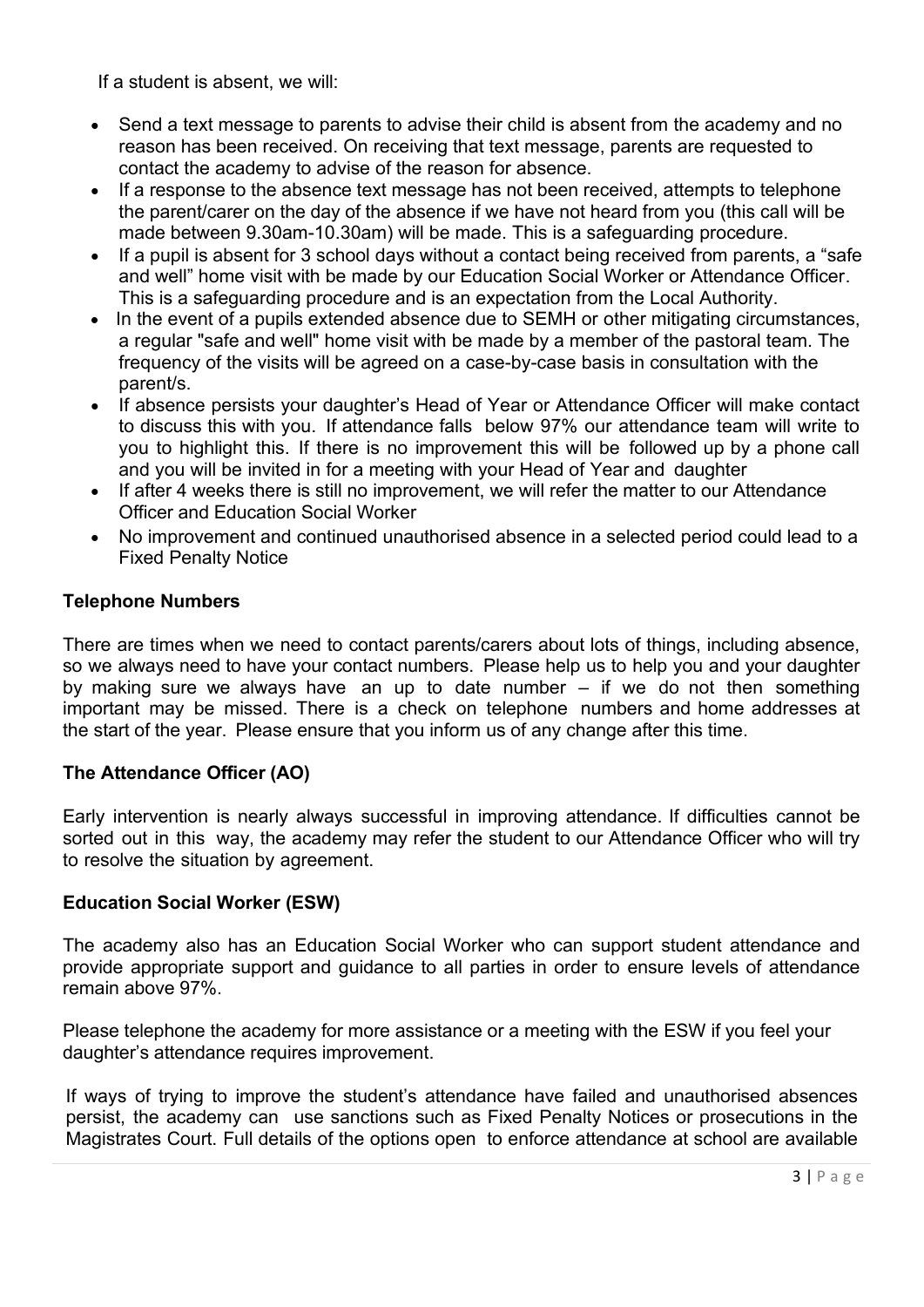from the academy. Alternatively, parents/carers or students may wish to contact our Education Social Worker or Attendance Officer themselves to ask for help or information and appropriate advice will be given. Please telephone the school for assistance.

## **Lateness**

Poor punctuality is not acceptable. If a student misses the start of the day, they can miss essential work or information on the academy activities. Late arriving students also disrupt lessons, which can be embarrassing for the student and encourage absence. Students who are late to the academy will complete tutor time in the late room and if this occurs more than once in a working week student will serve a **SLT Detention on Friday of that week.**

How we manage lateness. The academy day starts at 8.35 am and we expect all students to be at line up at 8.30am ready for the start of the academy day. Students will be in tutor or assembly by 8.35am. **If a student arrives past 8.35am unless there is a medical reason twice in a week, they will be expected to complete an hour and a half detention at the end of that working week. The academy is open from 7.45am.**

Registers are marked immediately and submitted by 8.35am and a student will receive a late mark if they are not in class by 8.35 am.

At 9.00am the registers will be closed. In accordance with the Regulations, if a student arrives after that time they will receive a mark that shows them to be on site, but this will not count as a present mark and it will mean they have an unauthorised absence. This may mean that you could face the possibility of a Fixed Penalty Notice or prosecution if the problem persists.

## **Holidays in Term Time**

Taking holidays in term time will affect a student's schooling as much as any other absence and we expect parents/carers to help us by not taking your daughter away during the academy term time. Remember that any savings you think you may make by taking a holiday during the academy term time are offset by the cost to your daughter's education. **There is no automatic entitlement in law to time off during academy time to go on holiday and at Glenmoor Academy holidays in term time will not be authorised**. If the unauthorised holiday is taken which results in your son/ daughter's **5 or more days throughout the academic year** a Penalty Notice will be issued through the Local Authority. The Penalty Notice can be a fine of up to £120 per parent per child.

If there is a case for compassionate leave eg for a funeral the academy may authorise leave of absence – in these circumstances' parents/carers should apply to the Principal via letter or email.

All applications for holidays in these exceptional circumstances must be made in advance. In making a decision the academy will consider the circumstances of each application individually, including any previous pattern of absence in term time. It is important that you understand the circumstances when leave in term time will **not** be agreed by us:

- In the month of September
- When a student is just starting the at the academy. This is very important as your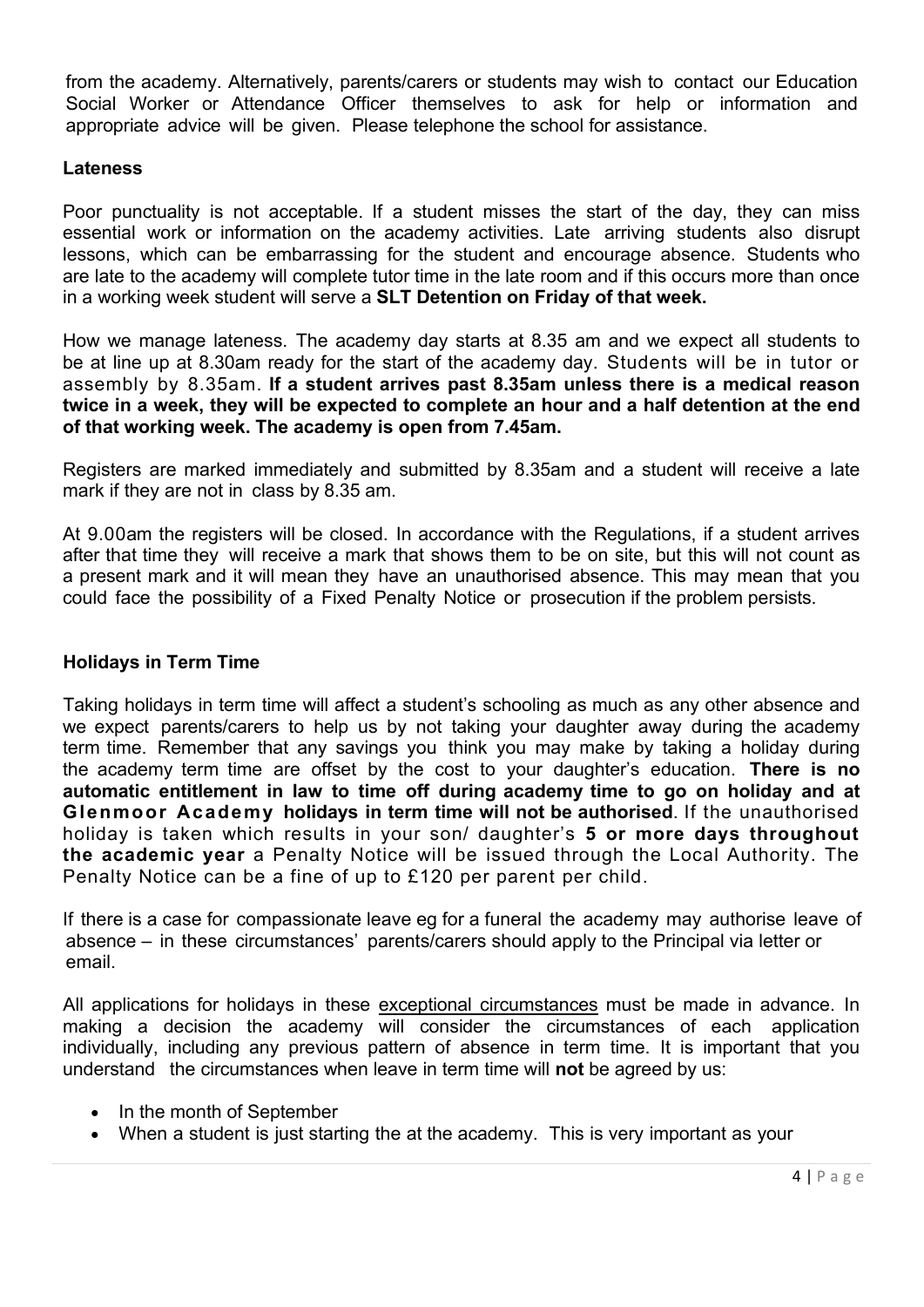daughter needs to settle into their new environment as quickly as possible

- Immediately before and during assessment periods GCSE or any other public examinations
- When a student's attendance record already includes any level of unauthorised absence
- Where a student's attendance rate is already below 97% or will fall to or below that level as a result of taking holiday leave
- Holidays taken in term time due to lower cost/ parental work commitments
- Holidays abroad for visiting sick relatives, except where that person is seriously ill (medical evidence may be requested to help with the decision)
- Pilgrimages

# **Academy Targets, Projects and Special Initiatives**

The school has targets to improve attendance and every student has an important part to play in meeting these targets.

# **Our expectation at Glenmoor Academy is that all students will have 100% attendance.**

Academic research demonstrates the link between high attendance, improved progress and attainment results.

# **Those People Responsible For Attendance Matters In This School Are:**

- Attendance Officer
- Education Social Worker
- The student's Head of Year
- Senior Leader with responsibility for Behaviour & Safety

# **Expectations for Students**

Irregular attendance means that students will miss out on aspects of the educational experience on offer at Glenmoor Academy.

Students need to understand that if they are absent or late they will not get access to their entitlement of learning for success. Furthermore, the development of their social skills, key learning skills and their ability to achieve academically will be severely compromised.

## **Glenmoor Academy expects:**

- 100% attendance, only being absent through genuine illness
- Arrive at school at 8.30am in time for roll call at 8.35am and be punctual to every lesson
- Register at reception if they are late
- Bring a note from home explaining the reason for absence following every session of absence
- See individual teachers and catch up work missed during the period of absence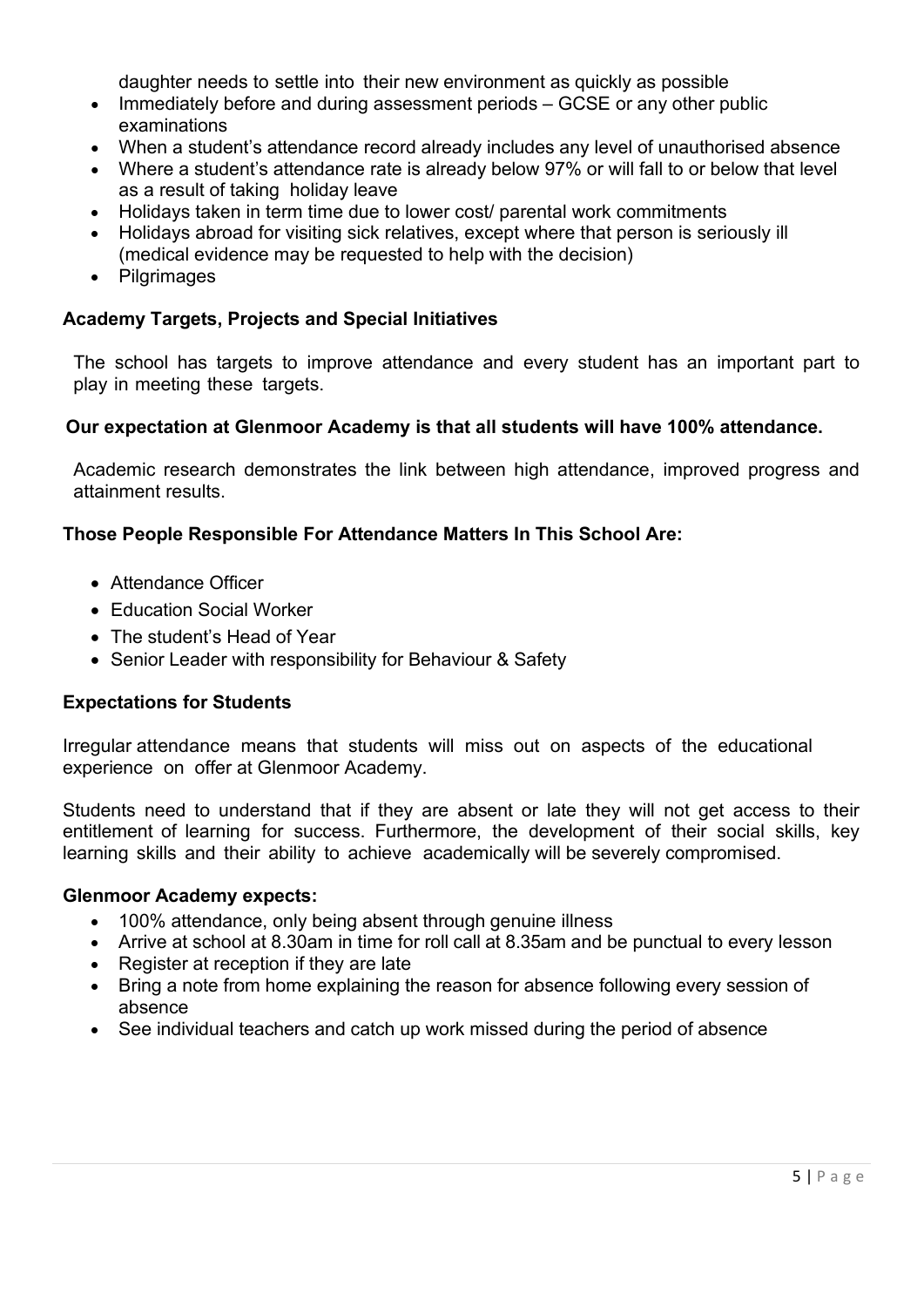### **Summary**

**The academy has a legal duty to publish its absence figures to parents and to promote attendance. Equally, parents/carers have a duty to make sure their sons/daughters attend and arrive on time. All academy staff are committed to working with parents and students as the best way to ensure as high a level of attendance as possible.**

**'There is a clear link between poor attendance at school and lower academic achievement. Of pupils who miss more than 50 per cent of school only three per cent manage to achieve five or more GCSEs at grades A\* to C including Maths and English. 73 per cent of pupils who have over 95 per cent attendance achieve five or more GCSEs at grades A\* to C'.** 

[https://www.gov.uk/government/uploads/system/uploads/attachment\\_data/file/180772/DFE-](https://www.gov.uk/government/uploads/system/uploads/attachment_data/file/180772/DFE-00036-2012_improving_attendance_at_school.pdf)00036-2012 improving attendance at school.pdf

**'Nationally only 20% of students with attendance below 80% achieve 5 grade 4 and above at GCSE'.**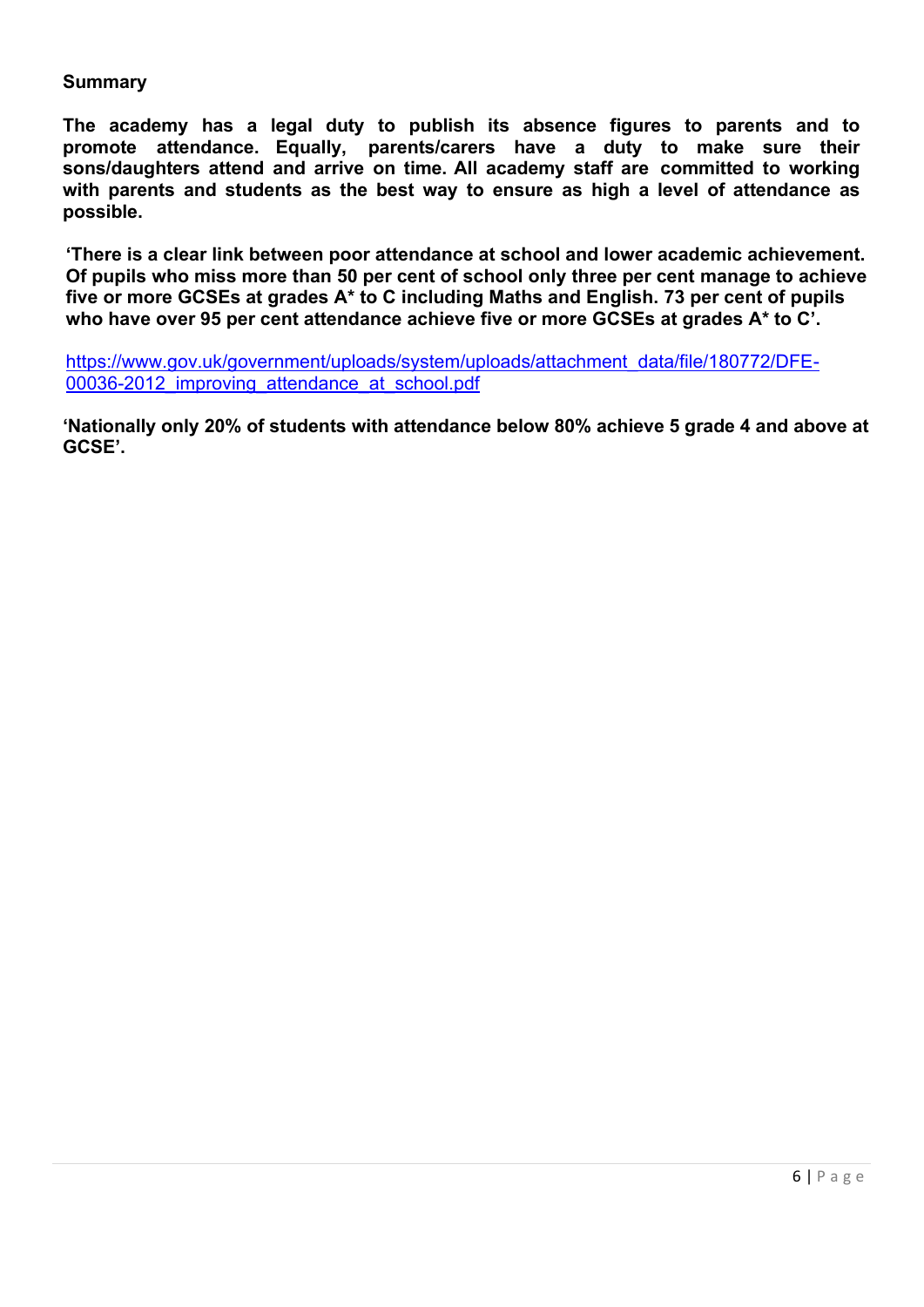## **How We Manage Attendance at Glenmoor Academy**

**Subject teachers** are responsible for:

- 1 Accurately completing the statutory PM registration for students in lesson 4
- 2 Accurately completing an Arbor register in every lesson and monitoring patterns of attendance.
- 3 Highlighting and discussing problems of non-attendance with their Head of Year or curriculum team leader and putting in place appropriate interventions to improve attendance to their lessons. This will be evident in class passports
- 4 Being aware of students that they teach who are identified as persistent absentees

#### **Form Tutors** are responsible for:

- 1 Accurately completing the statutory AM registration for students in tutor time
- 2 Monitoring attendance figures daily and weekly
- 3 Welcoming back students who have been absent and reading all letters of explanation regarding absence and making the correct insertion in lesson monitor. **No 'N' code can stay on the register for more than 2 weeks**
- 4 Pursuing any absences which have not been explained, by either contacting the parent/carer direct, asking the Attendance Officer to do so, or notifying the appropriate Head of Year
- 5 Identifying any 'patterns' of absence and notifying the appropriate Head of Year of their concern
- 6 Contact home for any students who have attendance concerns but are above 93% attendance<br>7 Highlighting and discussing attendance targets, procedures and issues with members of their to
- Highlighting and discussing attendance targets, procedures and issues with members of their tutor group
- 8 Being aware of any students who are identified as Persistent Absentees and notifying the Head of Year/ Attendance Officer immediately of their absence

#### **Heads of Year / Progress Leaders** are responsible for:

- 1 Ensuring that all teachers and tutors complete their attendance responsibilities<br>2 Checking all registers weekly and pursuing any unexplained or 'suspicious' abs
- 2 Checking all registers weekly and pursuing any unexplained or 'suspicious' absences passed from tutors with parents/carers
- 3 Highlighting any unauthorised absences and discussing strategies with mentors
- 4 Monitoring weekly attendance figures for the school and supplying reasons why the % return is lower than 97% to Education Social Worker/ Attendance Officer and Assistant Principle (Behaviour and Safety)
- 5 Monitoring and developing action plans for all students who are identified as having persistent absence to improve attendance
- 6 Meeting with parents/carers referred by the Attendance Officer / Education Social Worker
- 7 Liaison with parents/carers, tutor, Curriculum Team Leader and teachers re: the setting of suitable work for students as the need arises and arranging for it to be taken home and returned to the academy
- 8 Update staff when students are expected to be absent for longer than a few days and when the students return so that reintegration can be affected smoothly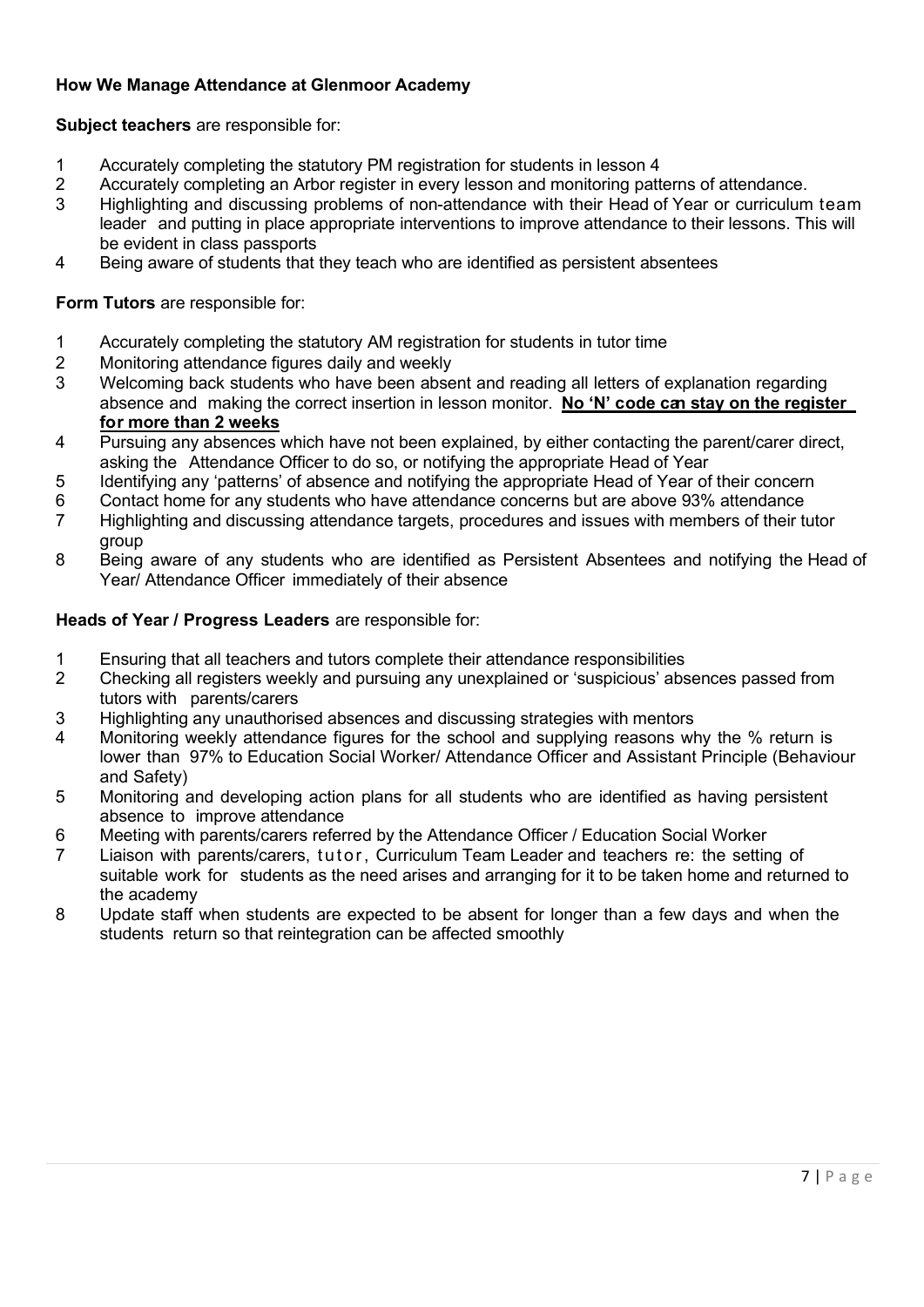#### **Attendance Officer / Education Social Worker** are responsible for:

- 1 Ensuring that up to date and detailed attendance information is available for the Attendance Team meetings
- 2 Sending a letter home to any student who has attendance below 97%; if no improvement h a s been made after 2 weeks contact parent/carer by phone; if there is no improvement after 2 weeks then refer to Head of Year who will meet with parents/carers
- 3 Working with families to provide either reintegration programme or take legal action
- 4 Liaising with appropriate outside agencies<br>5 Completing Arbor inputting the correct co
- 5 Completing Arbor inputting the correct code/comment for students who arrive after registration closes
- 6 When notified of student absence via telephone inputting the correct code/comment into Arbor
- 7 Initiating Attendance text messages/ absence phone calls to parents of students where there is unexplained absence or lateness to school
- 8 If a pupil is absent for 3 school days without a contact being received from parents, a "safe and well" home visit with be made by our Education Social Worker or Attendance Officer. This is a safeguarding procedure and is an expectation from the Local Authority
- 9 Providing absence reports for parents' evenings
- 10 Preparing follow up letters and communication based on intervention outcomes
- 11 Liaising with Bournemouth, Christchurch and Poole Council Education Social Worker Service
- 12 Convening Attendance Panel when necessary
- 13 Collating all attendance figures for both internal and external use:
	- a) below 97%
	- b) % individual
	- c) % tutor group
	- d) lateness figures
	- e) Attendance certificates for Head of Year and Progress Leaders

#### **Vice Principal (Behaviour and Safety) is** responsible for:

- 1 Overseeing all aspects of the attendance monitoring system through weekly returns and regular reports from Heads of Year and attendance team
- 2 Working with the Heads of Year, KS Progress Leaders, and Attendance Officer & Education Social Worker to agree strategies in the most difficult cases of student absence
- 3 Liaising with the Attendance Officer re truancy sweeps
- 4 Compiling 'whole-school' attendance data as required by the Principal/Governors/United Learning
- 5 Reporting regularly to the Principal concerning all aspects of attendance
- 6 Completing any United Learning, Local Authority or national forms regarding attendance/ absence statistics as the need arises
- 7 Considering all requests for holiday in term time in conjunction with the Principal

#### **Monitoring – Summary**

- 1 Daily tutors will take register and chase notes or ask the attendance team to do so, update absence list and inform the Heads of Year of concerns. Persistent lateness should be noted. **Weekly** complete absence returns. **No 'N' code can stay on the register for more than 2 weeks**
- 2 **In every lesson** teacher will register all students using lesson monitor
- 3 'First Day of Absence Check' students may be contacted at home by office via text message/ phone call
- 4 Every **2 weeks** the Heads of Year will look at percentage figures for each tutor group and recognise the tutor group with the highest attendance
- 5 Every **2 weeks** each Head of Year meets with the Education Social Worker and Attendance Office attendance to address all students with attendance below 97% and review and confirm actions. Phone calls, letters and parental meetings will then be actioned by the attendance team raising the concern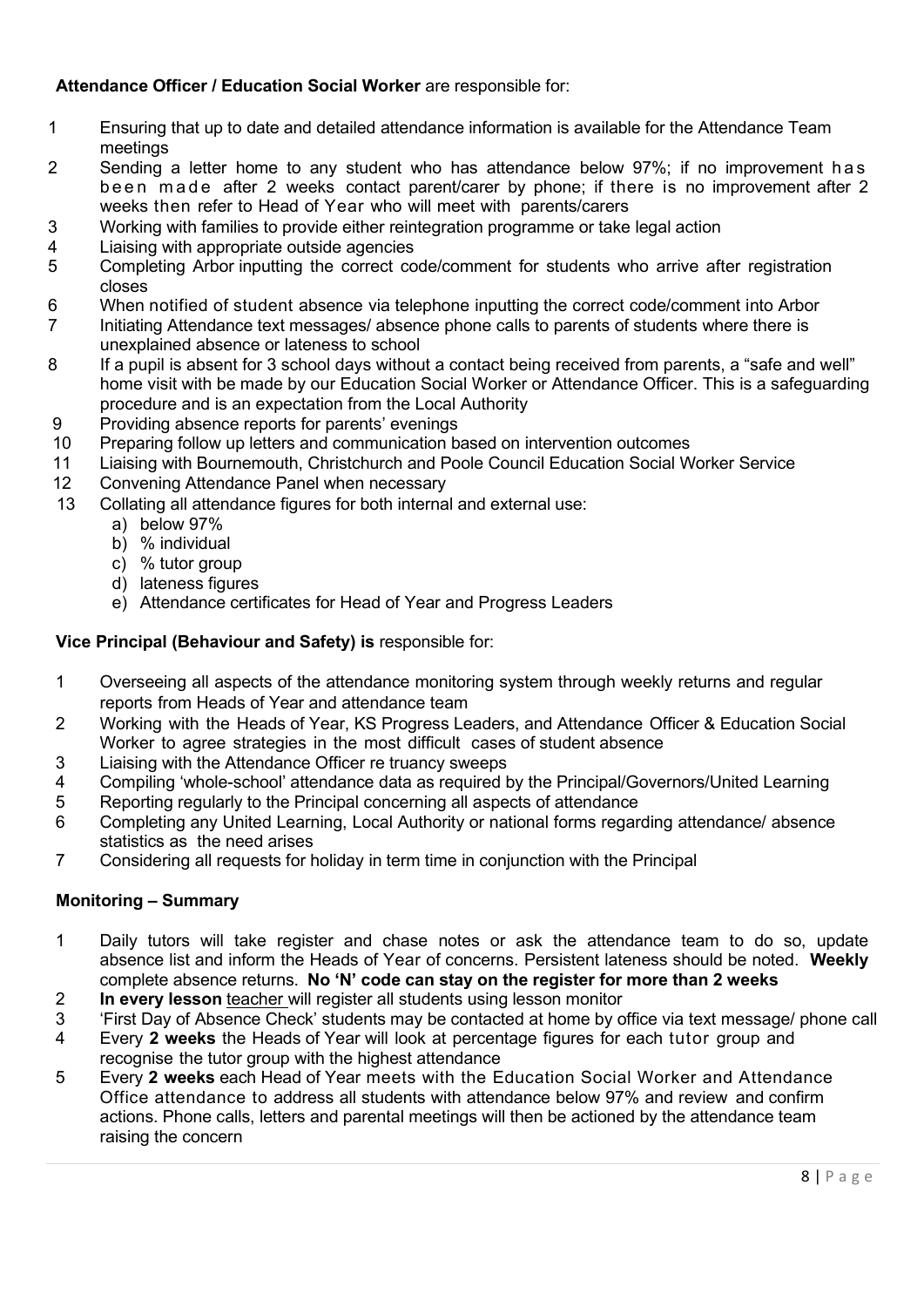#### **Truancy Checks**

Can take place throughout the day through Arbor – Heads of Year should set up monitoring groups in Arbor and check on a lesson by lesson basis. The Attendance Officer contacts parents and carers between 9.00am – 10.30am.

#### **Attendance Planning Meeting**

In cases of very poor attendance where the academy is about to initiate legal proceedings, parents/carers will be invited to an attendance planning meeting with a their daughter's Head of Year, Education Social Worker/ Attendance Officer to clarify reasons for absence, parental responsibilities and the legal process. Further support that the academy can offer will also be outlined.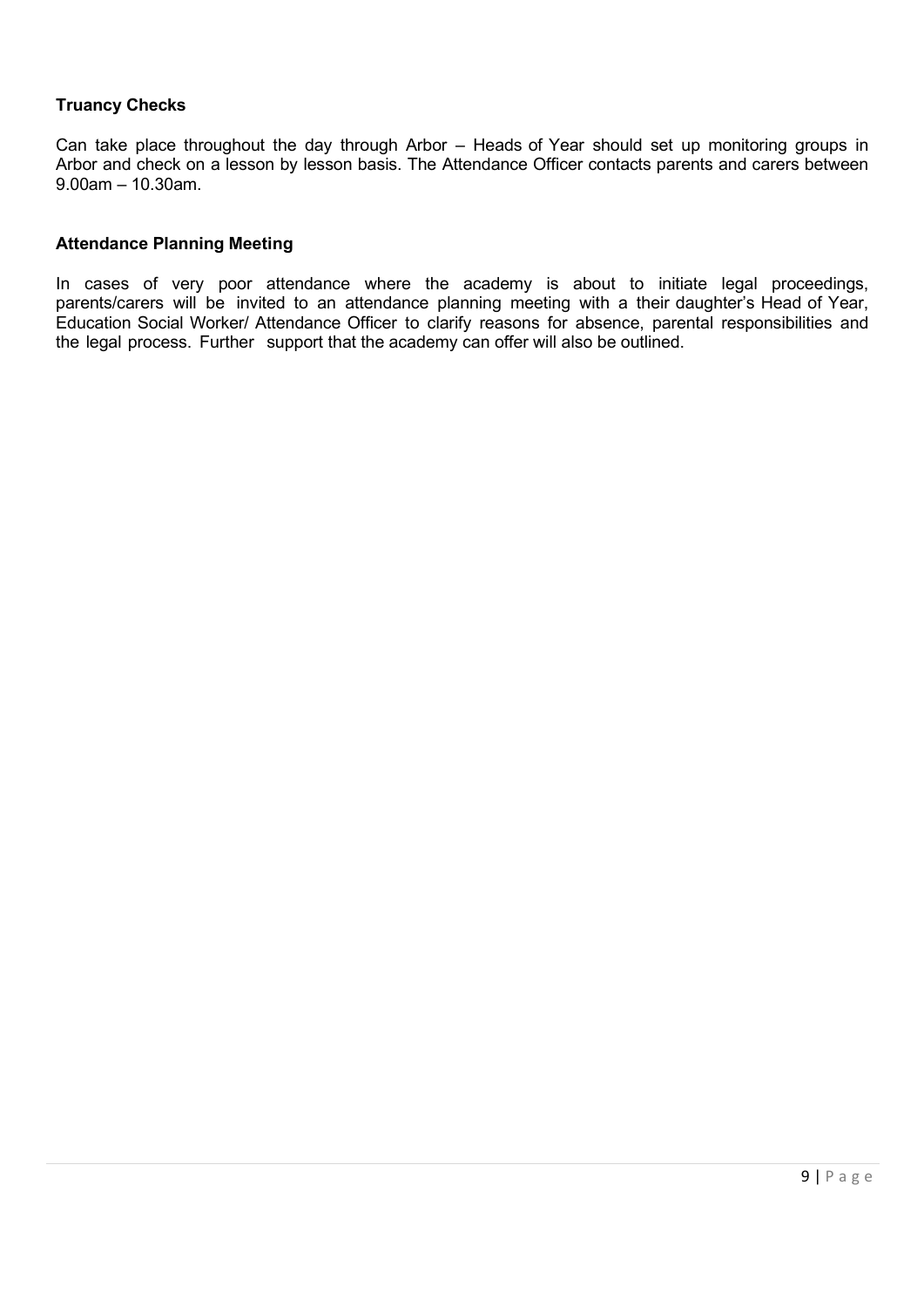# **Glenmoor Academy response to U codes**

| Type of Action   |                                          | Who is responsible?                   | When does it occur?    |
|------------------|------------------------------------------|---------------------------------------|------------------------|
|                  | U codes                                  | <b>Attendance Officer</b>             | Monitored daily        |
| 2.               | Monitoring by the Attendance<br>Officer  | <b>Attendance Officer</b>             | Monitored daily        |
|                  |                                          |                                       |                        |
| 3.               | Head of Year monitoring of               | Attendance Officer and Head of Year   | 2 weekly meetings with |
|                  | patterns and individual students         |                                       | ESW and AO             |
| $\overline{4}$ . | Text messages/ Phone Call to             | Attendance Officer / Education        | On continued U codes   |
|                  | parents                                  | Social Worker (ESW)                   |                        |
| 5.               | Letter is sent out if there is still no  | Attendance Officer, ESW and Head      | On continued U codes   |
|                  | improvement. This requests an            | of Year                               |                        |
|                  | attendance meeting between the           |                                       |                        |
|                  | ESW/ AO and HOY                          |                                       |                        |
| 6.               | Letter is sent informing of Fixed        | <b>ESW and SLT lead for Behaviour</b> | On continued U codes   |
|                  | Penalty fine                             | and Safety                            |                        |
| 7.               | <b>Issuing Fixed Penalty notice fine</b> | Bournemouth, Christchurch and         |                        |
|                  |                                          | Poole Council                         |                        |
| 8.               | Failure of Parent/ carer to pay the      | <b>ESW</b> and Bournemouth,           |                        |
|                  | fine will lead to a warning letter       | <b>Christchurch and Poole Council</b> |                        |
| 9.               | Prosecution made if the parent/          | Bournemouth, Christchurch and         |                        |
|                  | carer still does not pay the fine        | Poole Council                         |                        |